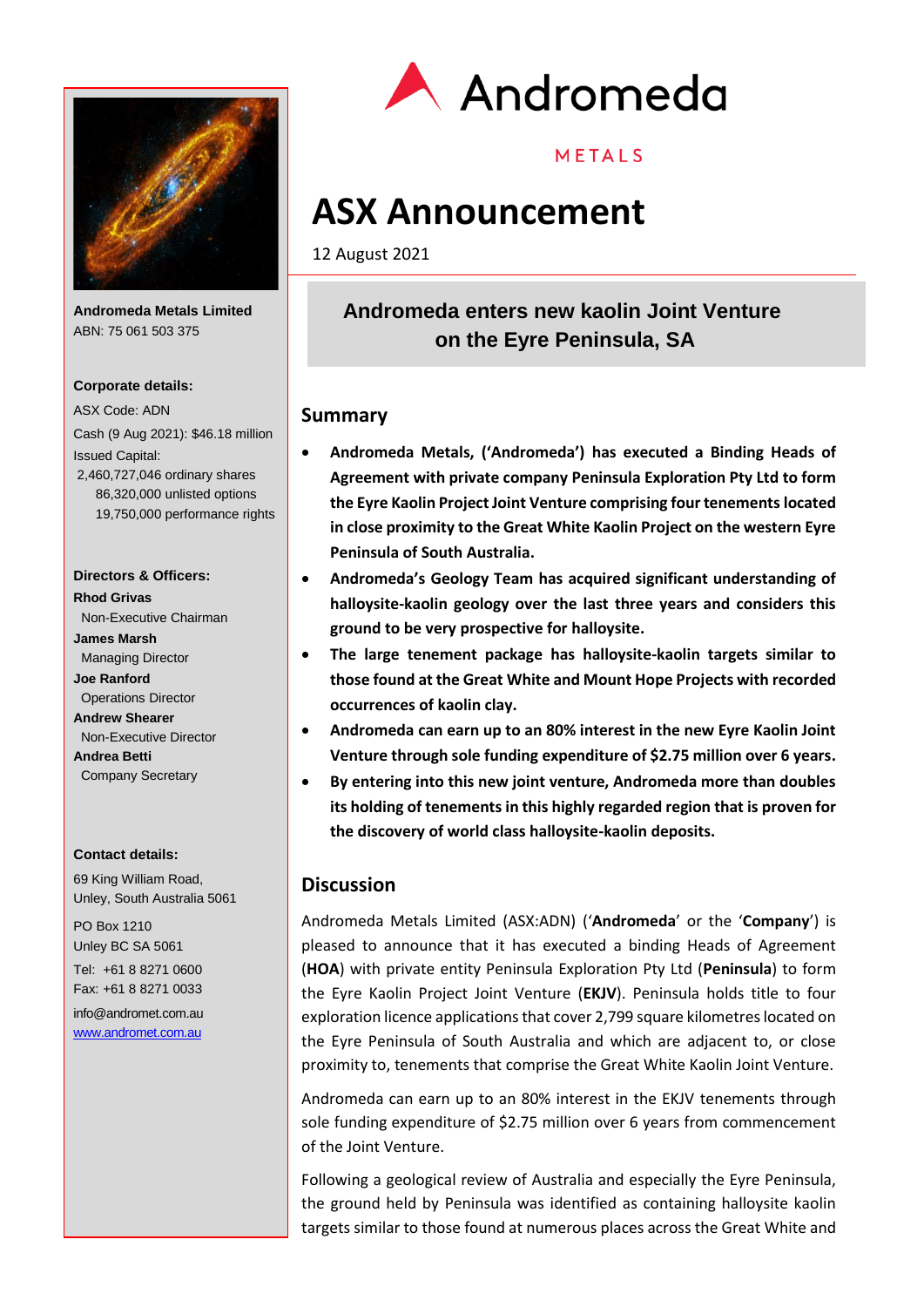Mount Hope Project ground. The Peninsula tenements have recorded occurrences of kaolin, and existing data suggests that the tenement package has the potential to host halloysite with the physical properties sought by Andromeda. The Andromeda Geology Team has gained considerable understanding on the formation and occurrence of halloysite over the past three years of intensive studies, which led to the identification of this ground and the new Joint Venture.



**Figure 1 – Map showing Eyre Kaolin JV and Great White JV tenements**

## **Eyre Kaolin Project Joint Venture Terms**

The principal terms of the Farm-In and Joint Venture Heads of Agreement are as follows:

- Andromeda to make an initial payment to Peninsula of \$20,000 upon execution of the HOA.
- A minimum expenditure requirement of \$140,000 (exclusive of tenement rents) to be spent by Andromeda on the Project tenements within 12 months of commencement of the EKJV.
- Stage 1 expenditure obligation by Andromeda of \$750,000 (exclusive of tenement rents and which is inclusive of the minimum expenditure requirement) within 3 years of commencement to earn a 51% interest in the EKJV (**Stage 1 commitment**).
- Andromeda can elect to sole fund an additional \$2 million over a further 3 years on meeting Stage 1 to earn an additional 29% interest, taking its overall interest in the EKJV to 80% (**Stage 2 commitment**).